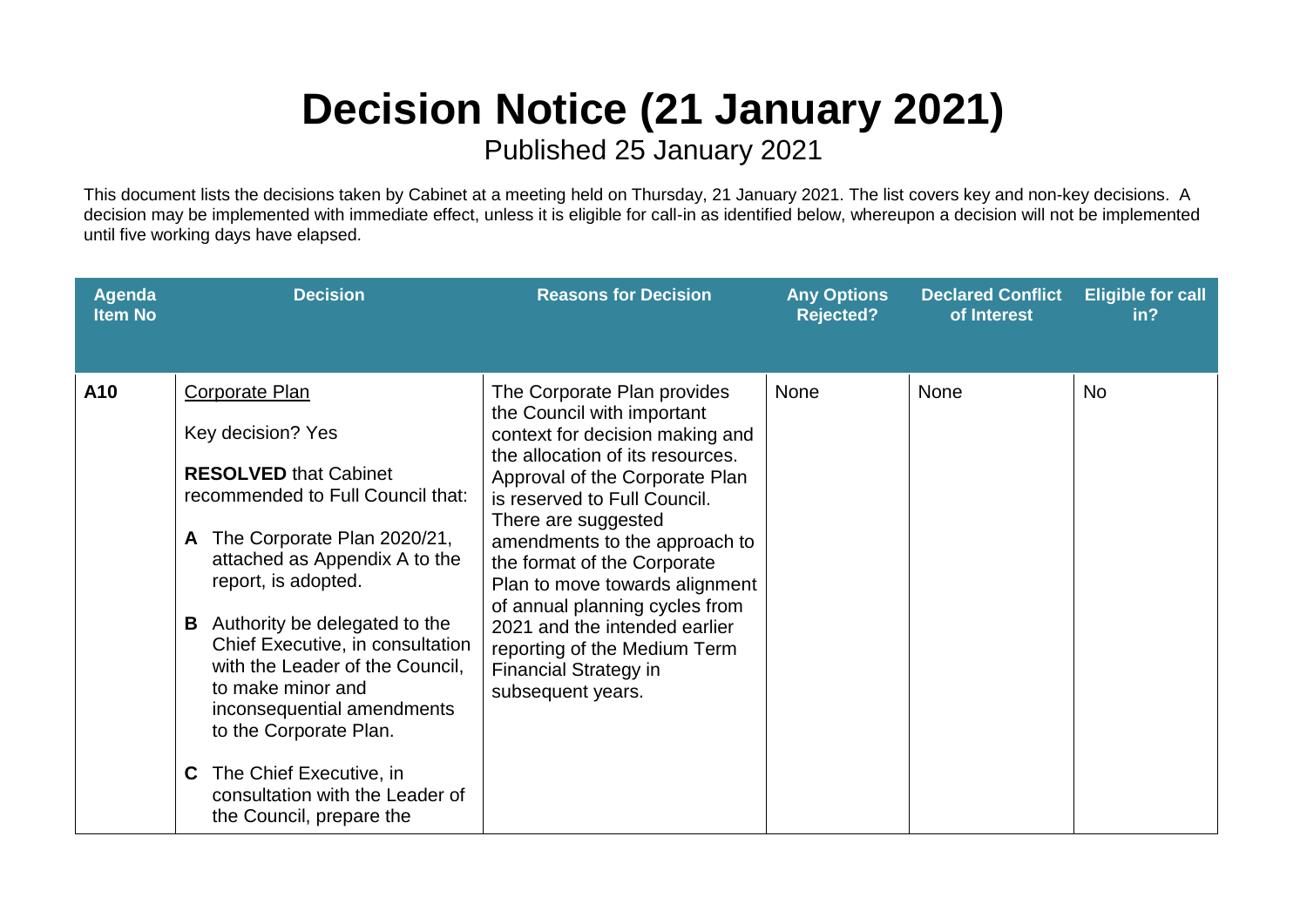| <b>Agenda</b><br><b>Item No</b> | <b>Decision</b>                                                                                                                                                                                                                                                                                                                                        | <b>Reasons for Decision</b>                                                                                                                                                                                                                                                                                      | <b>Any Options</b><br><b>Rejected?</b> | <b>Declared Conflict</b><br>of Interest | <b>Eligible for call</b><br>in? |
|---------------------------------|--------------------------------------------------------------------------------------------------------------------------------------------------------------------------------------------------------------------------------------------------------------------------------------------------------------------------------------------------------|------------------------------------------------------------------------------------------------------------------------------------------------------------------------------------------------------------------------------------------------------------------------------------------------------------------|----------------------------------------|-----------------------------------------|---------------------------------|
|                                 | proposed delivery programme<br>for 2021-22 and therefore<br>milestones to be monitored<br>through regular Joint Finance<br>and Performance Report<br>quarterly reporting to members.<br>The review of the Corporate<br>D<br>Plan achievements, in future,<br>form part of an enlarged Year<br>End Performance report<br>monitored by Cabinet annually. |                                                                                                                                                                                                                                                                                                                  |                                        |                                         |                                 |
| A11                             | <b>Medium Term Financial Strategy</b><br>2021/22 - 2023/24<br>Key decision? Yes<br><b>RESOLVED that Cabinet</b><br>recommended to Full Council that:<br>The Medium Term Financial<br>A<br>Strategy for 2021/22 to<br>2023/24 (attached as appendix<br>B to the report) is adopted.<br>The planned Council Tax<br>B<br>increase of 1.99 per cent for    | To enable Cabinet to consider<br>the current factors influencing<br>the three year Medium Term<br>Financial Plan and agree the<br>financial strategy for the period<br>2021/22 to 2023/24 in support<br>of the overall financial plans of<br>the Council over that period and<br>the delivery of its priorities. | None                                   | None                                    | <b>No</b>                       |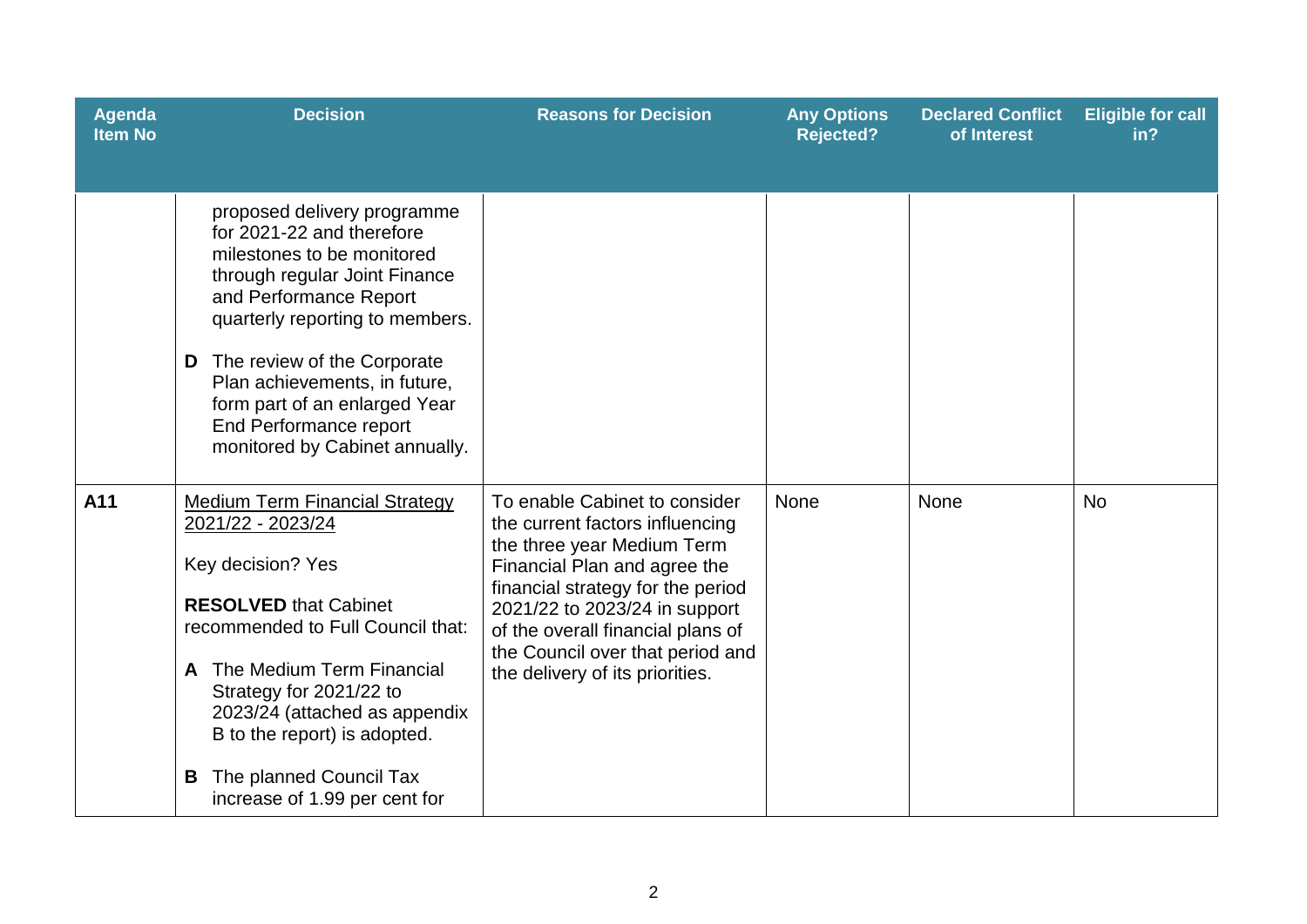| <b>Agenda</b><br><b>Item No</b> | <b>Decision</b>                                                                                                                                                                                                                                                                                                                                                                                                              | <b>Reasons for Decision</b> | <b>Any Options</b><br><b>Rejected?</b> | <b>Declared Conflict</b><br>of Interest | <b>Eligible for call</b><br>in? |
|---------------------------------|------------------------------------------------------------------------------------------------------------------------------------------------------------------------------------------------------------------------------------------------------------------------------------------------------------------------------------------------------------------------------------------------------------------------------|-----------------------------|----------------------------------------|-----------------------------------------|---------------------------------|
|                                 | 2021/22 as set out in the<br><b>Medium Term Financial Plan</b><br>be approved.<br>That an initial £155,000 is<br>C.<br>earmarked from the<br>Governments 2021/22 Covid<br>support funding to provide<br>additional council tax hardship<br>support and that up to<br>£300,000 in total is made<br>available should it be required<br>in 2021/22.                                                                             |                             |                                        |                                         |                                 |
|                                 | <b>D</b> That a new Budget<br>Stabilisation Fund is created as<br>set out in this report totalling<br>£1.363 million by utilising £1<br>million of the existing<br>Severance Reserve and the<br>balance of the 2021/22 Covid-<br>19 funding provided by the<br>Government.<br>That the New Homes Bonus for<br>E.<br>2021/22 totalling £1.079 million<br>is contributed in full to the<br><b>Discretionary Services Fund.</b> |                             |                                        |                                         |                                 |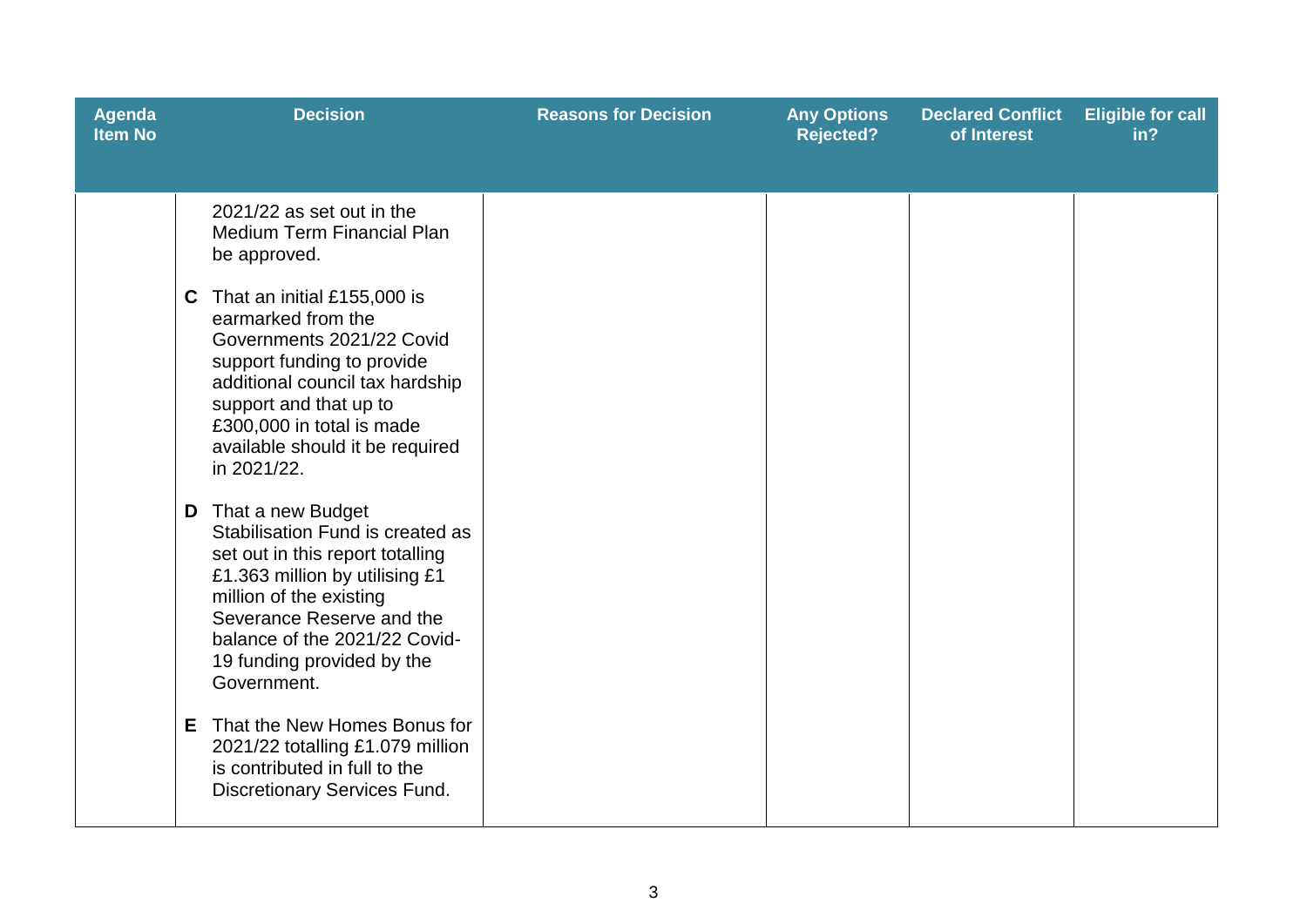| <b>Agenda</b><br><b>Item No</b> | <b>Decision</b>                                                                                                                                                                                                                                                                                                                                                                                                                                                                                                                                                                                                                                            | <b>Reasons for Decision</b>                                                                                           | <b>Any Options</b><br><b>Rejected?</b> | <b>Declared Conflict</b><br>of Interest | <b>Eligible for call</b><br>in? |
|---------------------------------|------------------------------------------------------------------------------------------------------------------------------------------------------------------------------------------------------------------------------------------------------------------------------------------------------------------------------------------------------------------------------------------------------------------------------------------------------------------------------------------------------------------------------------------------------------------------------------------------------------------------------------------------------------|-----------------------------------------------------------------------------------------------------------------------|----------------------------------------|-----------------------------------------|---------------------------------|
| A12                             | General Fund Budget 2021/22<br>Key decision? Yes<br><b>RESOLVED that Cabinet</b><br>recommended to Full Council that:<br>A The General Fund estimates<br>for 2021/22, as set out in<br>Appendix A to the report, are<br>approved.<br><b>B</b> The proposed transfers<br>between the General Fund and<br>Earmarked Reserves, referred<br>to in paragraph 27, Table 3 of<br>this report and set out in<br>Appendix C to the report, are<br>approved.<br>The proposed Fees and<br>C.<br>Charges, as set out in<br>Appendix E to the report, are<br>approved.<br><b>D</b> The Pay Policy Statement, as<br>set out in Appendix G to the<br>report, is approved. | The Council must approve an<br>annual budget and Council Tax<br>charge for the forthcoming year<br>under legislation. | <b>None</b>                            | None                                    | <b>No</b>                       |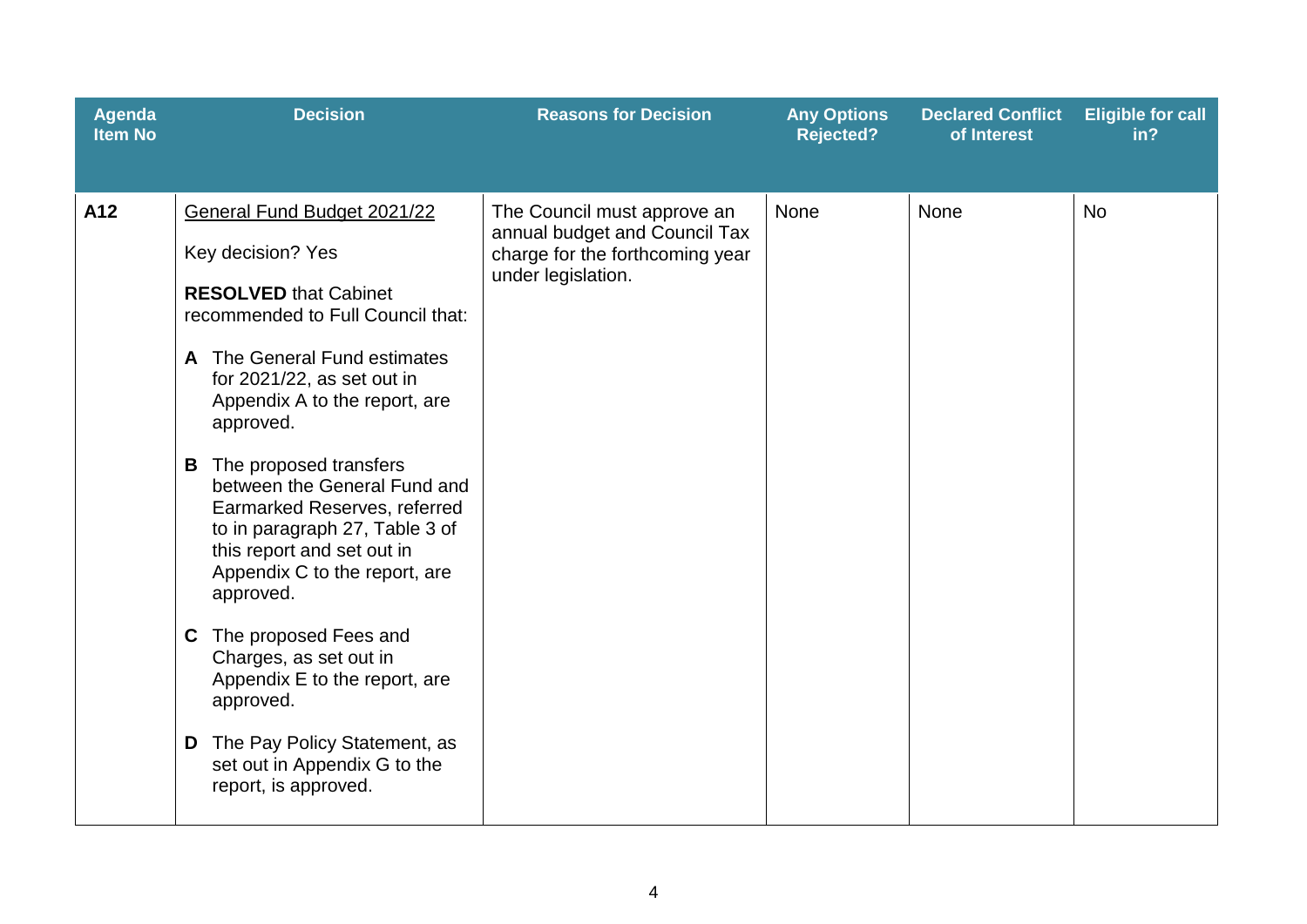| <b>Agenda</b><br><b>Item No</b> | <b>Decision</b>                                                                                                                                                                                                                                                                                                                                                                                                                                                                                  | <b>Reasons for Decision</b>                                                                                                                                                                                                                                                                                                                                                                                                                                                                                                                    | <b>Any Options</b><br><b>Rejected?</b> | <b>Declared Conflict</b><br>of Interest | <b>Eligible for call</b><br>in? |
|---------------------------------|--------------------------------------------------------------------------------------------------------------------------------------------------------------------------------------------------------------------------------------------------------------------------------------------------------------------------------------------------------------------------------------------------------------------------------------------------------------------------------------------------|------------------------------------------------------------------------------------------------------------------------------------------------------------------------------------------------------------------------------------------------------------------------------------------------------------------------------------------------------------------------------------------------------------------------------------------------------------------------------------------------------------------------------------------------|----------------------------------------|-----------------------------------------|---------------------------------|
|                                 | The Council's Band D Council<br>Е<br>Tax for 2021/22 is set at<br>£288.90 representing an<br>increase in Council Tax of 1.99<br>per cent for the forthcoming<br>year.                                                                                                                                                                                                                                                                                                                            |                                                                                                                                                                                                                                                                                                                                                                                                                                                                                                                                                |                                        |                                         |                                 |
| A13                             | <b>Housing Revenue Account Budget</b><br>2021/22<br>Key decision? Yes<br><b>RESOLVED that Cabinet</b><br>recommended to Full Council that:<br>A Approves the Housing<br>Revenue Account estimates as<br>set out in Appendix 2 to the<br>report.<br><b>B</b> Approves that tenant rents are<br>increased by CPI plus 1 per<br>cent (1.5 per cent) with effect<br>from 5 April 2021. This equates<br>to an average weekly rent of<br>£93.66 an increase of £1.38<br>(set out in paragraph 4 of the | The Housing Revenue Account<br>(HRA) reflects the statutory<br>requirement under Section 74<br>of the Local Government &<br>Housing Act 1989 to account<br>separately for the local authority<br>housing services. It is a ring<br>fenced account containing the<br>costs of managing the Council's<br>housing stock which is offset by<br>tenant's rents, tenants and<br>leaseholders service charges<br>and other contributions. The<br>Council has a statutory<br>responsibility to set a balanced<br>HRA budget and avoid any<br>deficits. | <b>None</b>                            | <b>None</b>                             | <b>No</b>                       |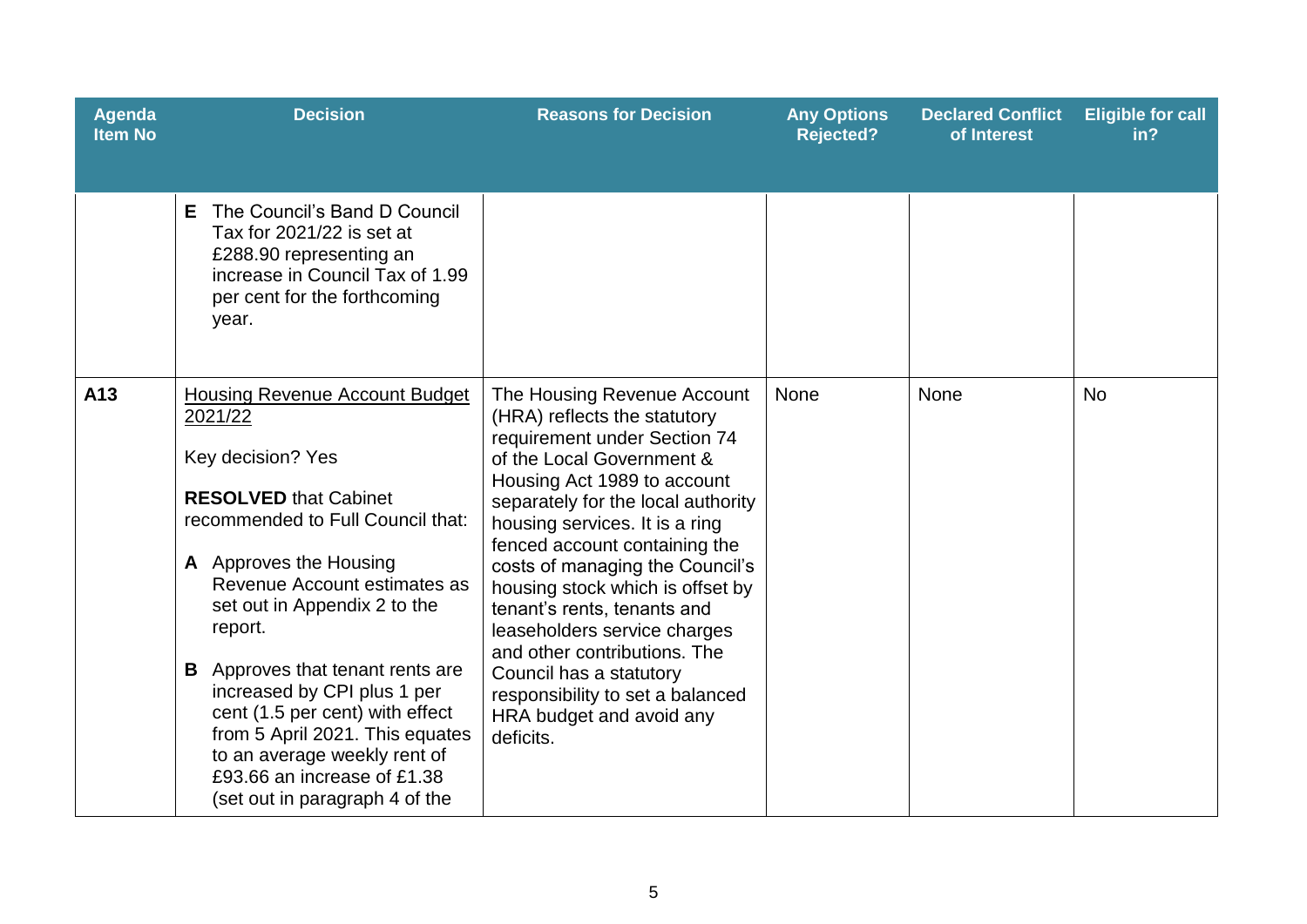| <b>Agenda</b><br><b>Item No</b> | <b>Decision</b>                                                                                                                                                                                                                                                                                                                                                                                                                                                                                                                                                                                        | <b>Reasons for Decision</b> | <b>Any Options</b><br><b>Rejected?</b> | <b>Declared Conflict</b><br>of Interest | <b>Eligible for call</b><br>in? |
|---------------------------------|--------------------------------------------------------------------------------------------------------------------------------------------------------------------------------------------------------------------------------------------------------------------------------------------------------------------------------------------------------------------------------------------------------------------------------------------------------------------------------------------------------------------------------------------------------------------------------------------------------|-----------------------------|----------------------------------------|-----------------------------------------|---------------------------------|
|                                 | report).<br>C Approves that the rents and<br>personal charges for temporary<br>accommodation be increase by<br>an average of 1.5 per cent with<br>effect from 5 April 2021 (set out<br>in paragraph 5 of the report).<br><b>D</b> Approves that garage rents<br>within the 'retain and invest'<br>category are increased by 5<br>per cent with effect from 1 April<br>2021. This equates to an<br>average weekly rent of £11.20,<br>an increase of £0.53. Also<br>approves the proportionate<br>increases for other garages,<br>car ports and car spaces (set<br>out in paragraph 6 of the<br>report). |                             |                                        |                                         |                                 |
|                                 | E Approves that tenant service<br>charges are increased by an<br>average 1.5 per cent with effect<br>from 5 April 2021 This equates<br>to an average weekly service<br>charge of £2.34 (see<br>paragraphs 7 to 9 of the report                                                                                                                                                                                                                                                                                                                                                                         |                             |                                        |                                         |                                 |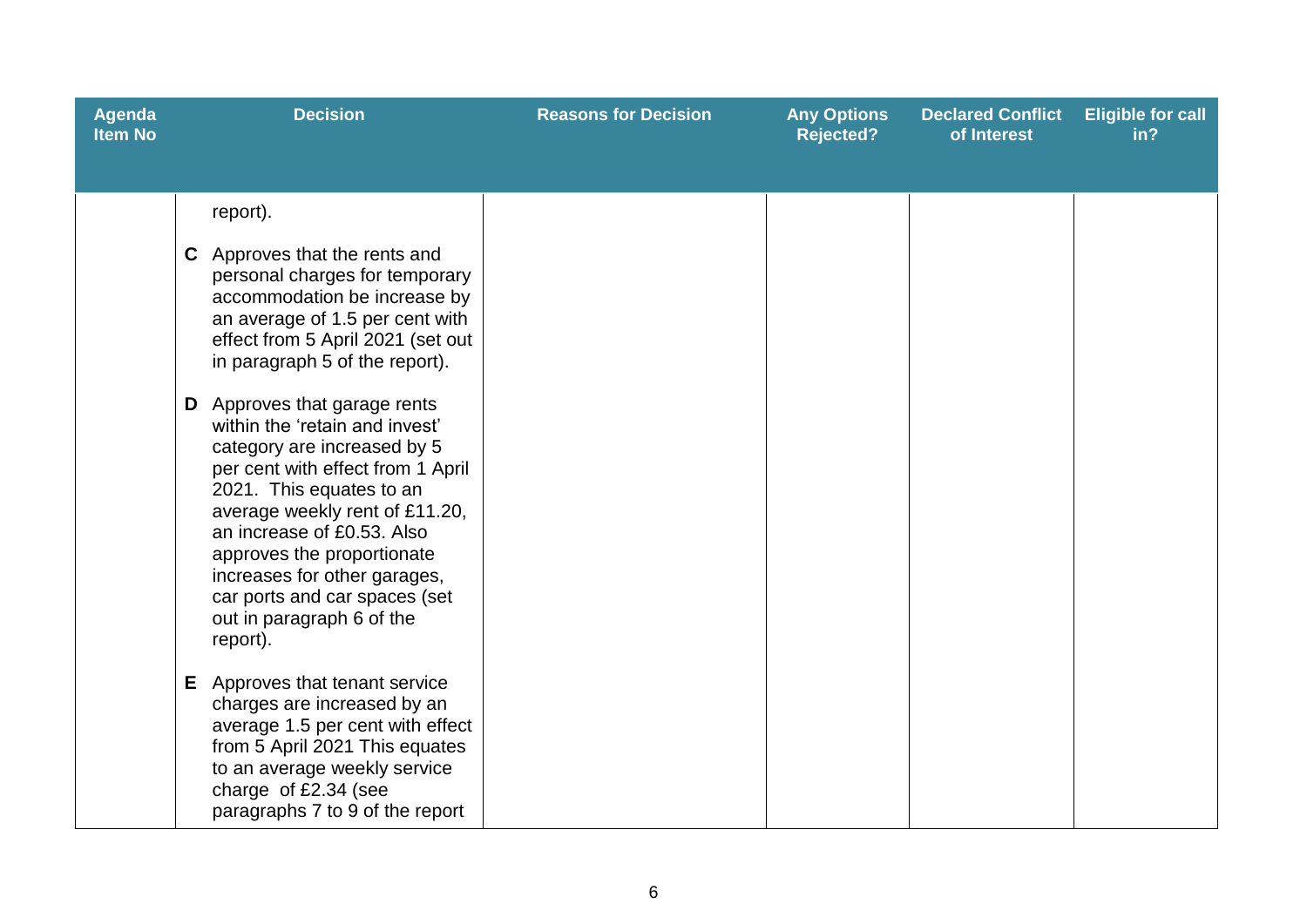| <b>Agenda</b><br><b>Item No</b> | <b>Decision</b>                                                                                                                                                                                                                                                                                                                                                                                                                                                                                                                                                                                                                                                                                                                                 | <b>Reasons for Decision</b> | <b>Any Options</b><br><b>Rejected?</b> | <b>Declared Conflict</b><br>of Interest | <b>Eligible for call</b><br>in? |
|---------------------------------|-------------------------------------------------------------------------------------------------------------------------------------------------------------------------------------------------------------------------------------------------------------------------------------------------------------------------------------------------------------------------------------------------------------------------------------------------------------------------------------------------------------------------------------------------------------------------------------------------------------------------------------------------------------------------------------------------------------------------------------------------|-----------------------------|----------------------------------------|-----------------------------------------|---------------------------------|
|                                 | and Appendix 1 attached to the<br>report).<br>Approves that other housing<br>F.<br>related support charges for<br>sheltered accommodation are<br>increased to recover full cost<br>with effect from 5 April 2021<br>(see paragraphs 10 to 14 of the<br>report and Appendix 1 attached<br>to the report).<br><b>G</b> Approves that tenant heating<br>charges are increased by an<br>average 2.9 per cent with effect<br>from 5 April 2021. This equates<br>to an average weekly heating<br>charge of £9.50 an increase of<br>£0.27. For tenants in sheltered<br>accommodation this equates to<br>an average weekly charge of<br>£7.04 an increase £0.20 (see<br>paragraphs 15 to 17 of the<br>report and Appendix 1 attached<br>to the report). |                             |                                        |                                         |                                 |
|                                 | H Approves that the leasehold<br>service charges are increased<br>with effect from 1 April 2021 to                                                                                                                                                                                                                                                                                                                                                                                                                                                                                                                                                                                                                                              |                             |                                        |                                         |                                 |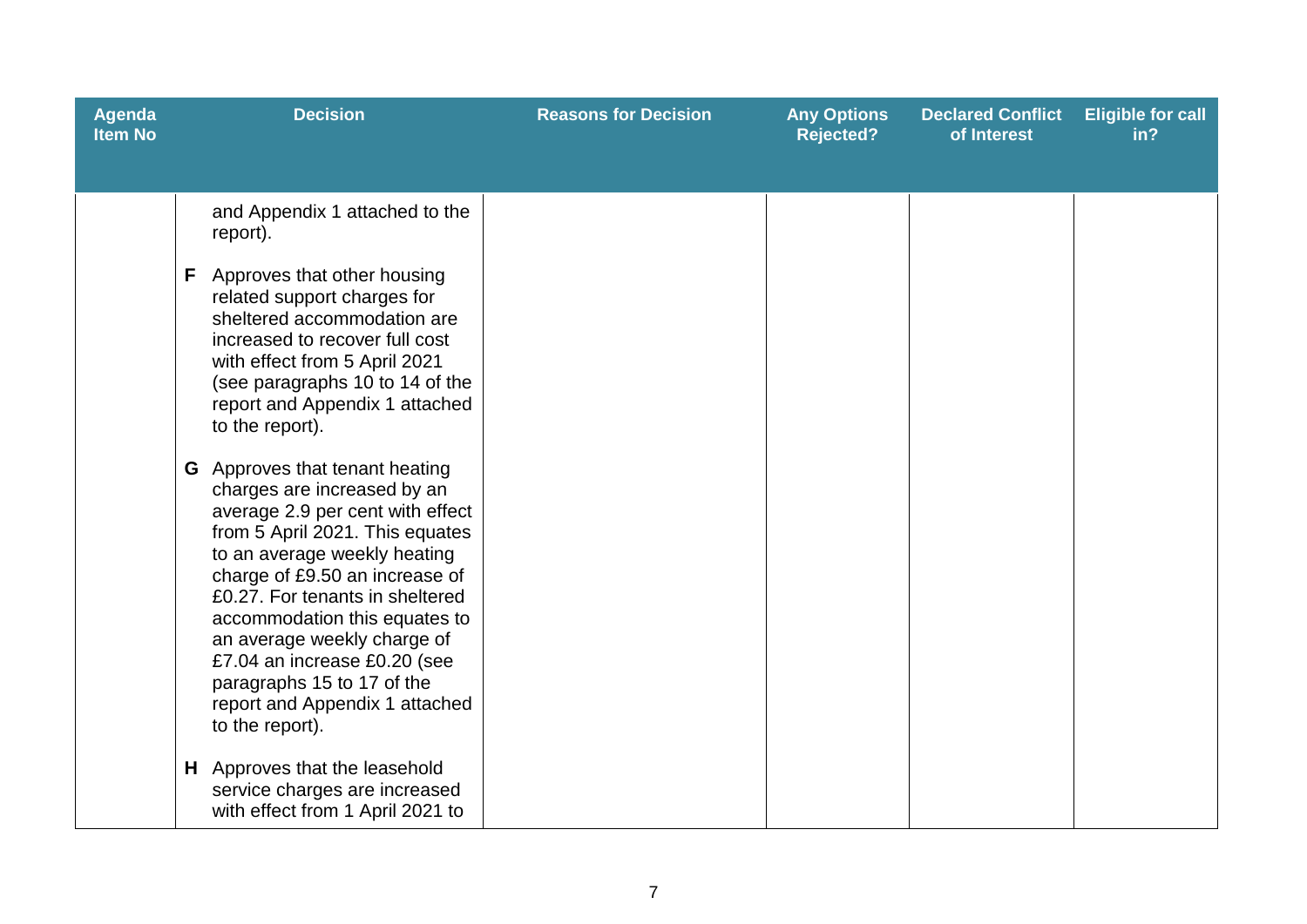| Agenda<br><b>Item No</b> | <b>Decision</b>                                                                                                                                                                                                                                                                                                                   | <b>Reasons for Decision</b>                                                                                                                                                                                                                                                                                                                                                                                                                | <b>Any Options</b><br><b>Rejected?</b> | <b>Declared Conflict</b><br>of Interest | <b>Eligible for call</b><br>in? |
|--------------------------|-----------------------------------------------------------------------------------------------------------------------------------------------------------------------------------------------------------------------------------------------------------------------------------------------------------------------------------|--------------------------------------------------------------------------------------------------------------------------------------------------------------------------------------------------------------------------------------------------------------------------------------------------------------------------------------------------------------------------------------------------------------------------------------------|----------------------------------------|-----------------------------------------|---------------------------------|
|                          | ensure that all leaseholder<br>costs are recovered (see<br>paragraphs 18 to 22 of the<br>report and Appendix 1 attached<br>to the report).<br>Approves that all other tenant<br>charges are increased with<br>effect from 5 April 2021 in order<br>to recover cost (see Appendix<br>1 attached to the report).                    |                                                                                                                                                                                                                                                                                                                                                                                                                                            |                                        |                                         |                                 |
| A14                      | <b>Capital and Treasury Report 2021</b><br>Key decision? Yes<br><b>RESOLVED that Cabinet</b><br>recommended to Full Council that:<br>The following Capital and<br>A<br>Treasury Reports be approved:<br>i)<br><b>The Capital Strategy</b><br>Report (attached as<br>Appendix A to the<br>report).<br>ii)<br>The Capital Programme | The Capital Strategy Report<br>A<br>2021/22 (attached as<br>Appendix A to the report)<br>covers the requirements of<br>the Chartered Institute of<br><b>Public Finance and</b><br><b>Accountancy (CIPFA)</b><br>Prudential Code 2017,<br>including the prudential<br>indicators. The report should<br>be approved by Full Council<br>before the start of the new<br>financial year.<br>The Capital Programme<br>Strategy Statement 2021/22 | <b>None</b>                            | None                                    | <b>No</b>                       |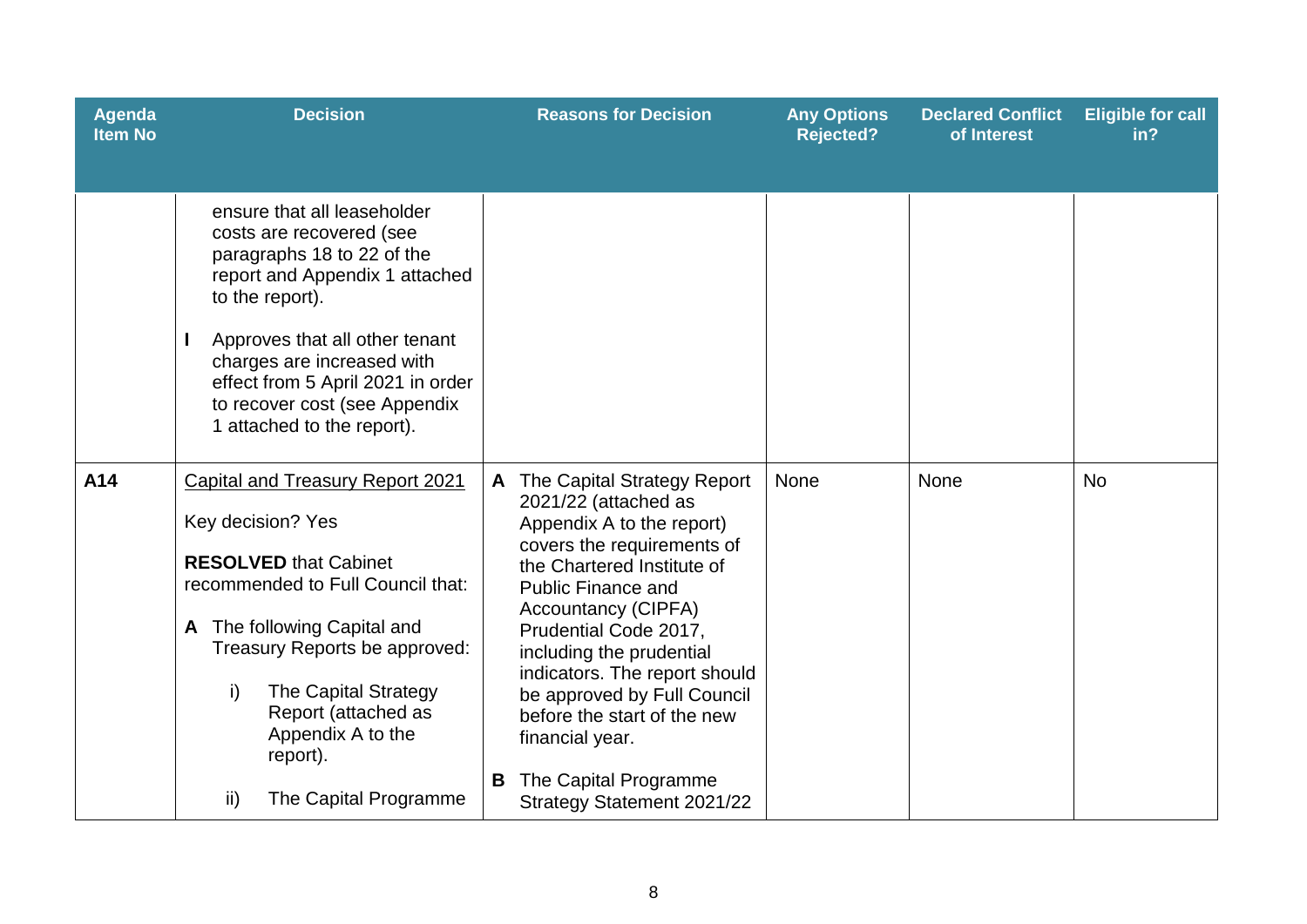| Agenda<br><b>Item No</b> | <b>Decision</b>                                                                                                                                                                                                                                                                                                                                                                                                                                                                                                   | <b>Reasons for Decision</b>                                                                                                                                                                                                                                                                                                                                                                                                                                                                                                                                                                                                                                                                                                                                                                         | <b>Any Options</b><br><b>Rejected?</b> | <b>Declared Conflict</b><br>of Interest | <b>Eligible for call</b><br>in? |
|--------------------------|-------------------------------------------------------------------------------------------------------------------------------------------------------------------------------------------------------------------------------------------------------------------------------------------------------------------------------------------------------------------------------------------------------------------------------------------------------------------------------------------------------------------|-----------------------------------------------------------------------------------------------------------------------------------------------------------------------------------------------------------------------------------------------------------------------------------------------------------------------------------------------------------------------------------------------------------------------------------------------------------------------------------------------------------------------------------------------------------------------------------------------------------------------------------------------------------------------------------------------------------------------------------------------------------------------------------------------------|----------------------------------------|-----------------------------------------|---------------------------------|
|                          | <b>Strategy Statement</b><br>2021/22 (attached as<br>Appendix B to the<br>report).<br>iii)<br>The Investment Strategy<br>Report 2021/22<br>(attached as Appendix D<br>to the report).<br>The Minimum Revenue<br>iv)<br><b>Provision Statement</b><br>2021/22 (attached as<br>Appendix E to the<br>report).<br>The proposed revised Treasury<br>B<br><b>Management Strategy</b><br>Statement 2021/22 (attached<br>as Appendix C to the report) be<br>approved for implementation<br>with effect from 1 April 2021. | (attached as Appendix B to<br>the report) is provided within<br>this report to provide context<br>for capital investment<br>explained elsewhere.<br>Specifically, for 2021/21, it<br>sets out the Council's<br>programme for building<br>council homes.<br>The Treasury Management<br>C.<br>Strategy Statement 2021/22<br>(attached as Appendix C to<br>the report) covers the<br>requirements of the CIPFA<br><b>Treasury Management Code</b><br>of Practice 2017, including<br>the treasury management<br>indicators.<br>The Investment Strategy<br>D<br>Report 2021/22 (attached as<br>Appendix D to the report)<br>covers the requirements of<br>the Ministry of Housing,<br><b>Communities and Local</b><br>Government (MHCLG)<br><b>Investment Guidance 2018,</b><br>including the investment |                                        |                                         |                                 |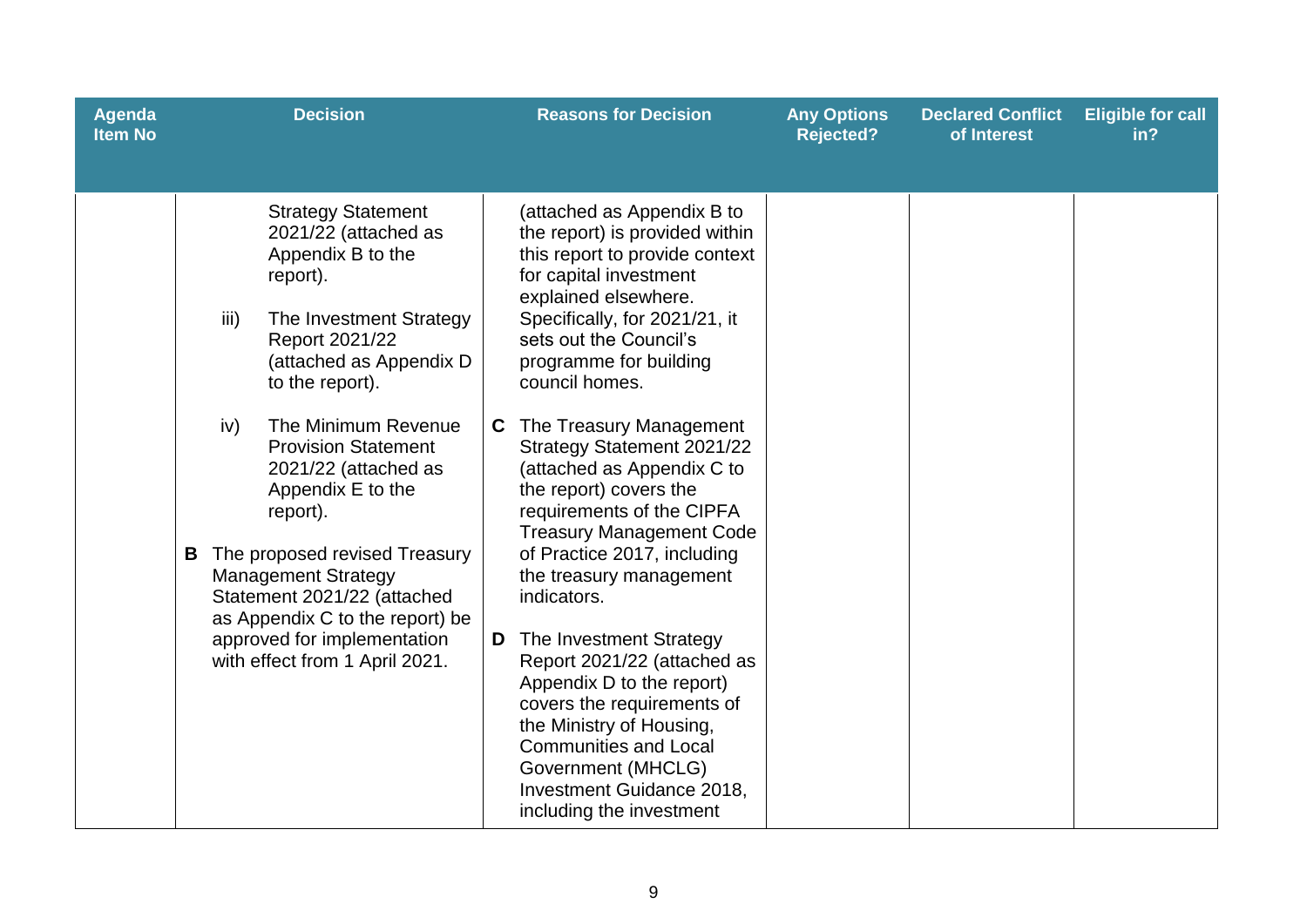| <b>Agenda</b><br><b>Item No</b> | <b>Decision</b>                                                                                                                                                                                                                                                                                                                                                 | <b>Reasons for Decision</b>                                                                                                                                                                                                                                                                                                                                                     | <b>Any Options</b><br><b>Rejected?</b> | <b>Declared Conflict</b><br>of Interest | <b>Eligible for call</b><br>in? |
|---------------------------------|-----------------------------------------------------------------------------------------------------------------------------------------------------------------------------------------------------------------------------------------------------------------------------------------------------------------------------------------------------------------|---------------------------------------------------------------------------------------------------------------------------------------------------------------------------------------------------------------------------------------------------------------------------------------------------------------------------------------------------------------------------------|----------------------------------------|-----------------------------------------|---------------------------------|
|                                 |                                                                                                                                                                                                                                                                                                                                                                 | indicators.<br>The Minimum Revenue<br>E.<br><b>Provision Statement</b><br>2021/22 (attached as<br>Appendix E to the report)<br>covers the requirements of<br>the MHCLG Guidance on<br><b>Minimum Revenue</b><br>Provision.                                                                                                                                                      |                                        |                                         |                                 |
| A15                             | Capital Programmes 2020/21 -<br>2022/23<br>Key decision? Yes<br><b>RESOLVED that Cabinet</b><br>recommends to Full Council that:<br>A The Housing Capital<br>Programme (HCP) 2021/22 as<br>set out in Appendix 1 to the<br>report.<br>The inclusion in the Non<br>B.<br><b>Housing Capital Programme</b><br>(NHCP) of an additional<br>provision of £618,000 to | Approval of the Capital<br>Programme is the responsibility<br>reserved for the Full Council<br>and reflects its investment<br>priorities and health and safety<br>obligations. This is necessary<br>because the approved<br>programme gives authority for<br>the procurement and resourcing<br>of individual projects so that the<br>investment priorities can be<br>delivered. | <b>None</b>                            | None                                    | <b>No</b>                       |